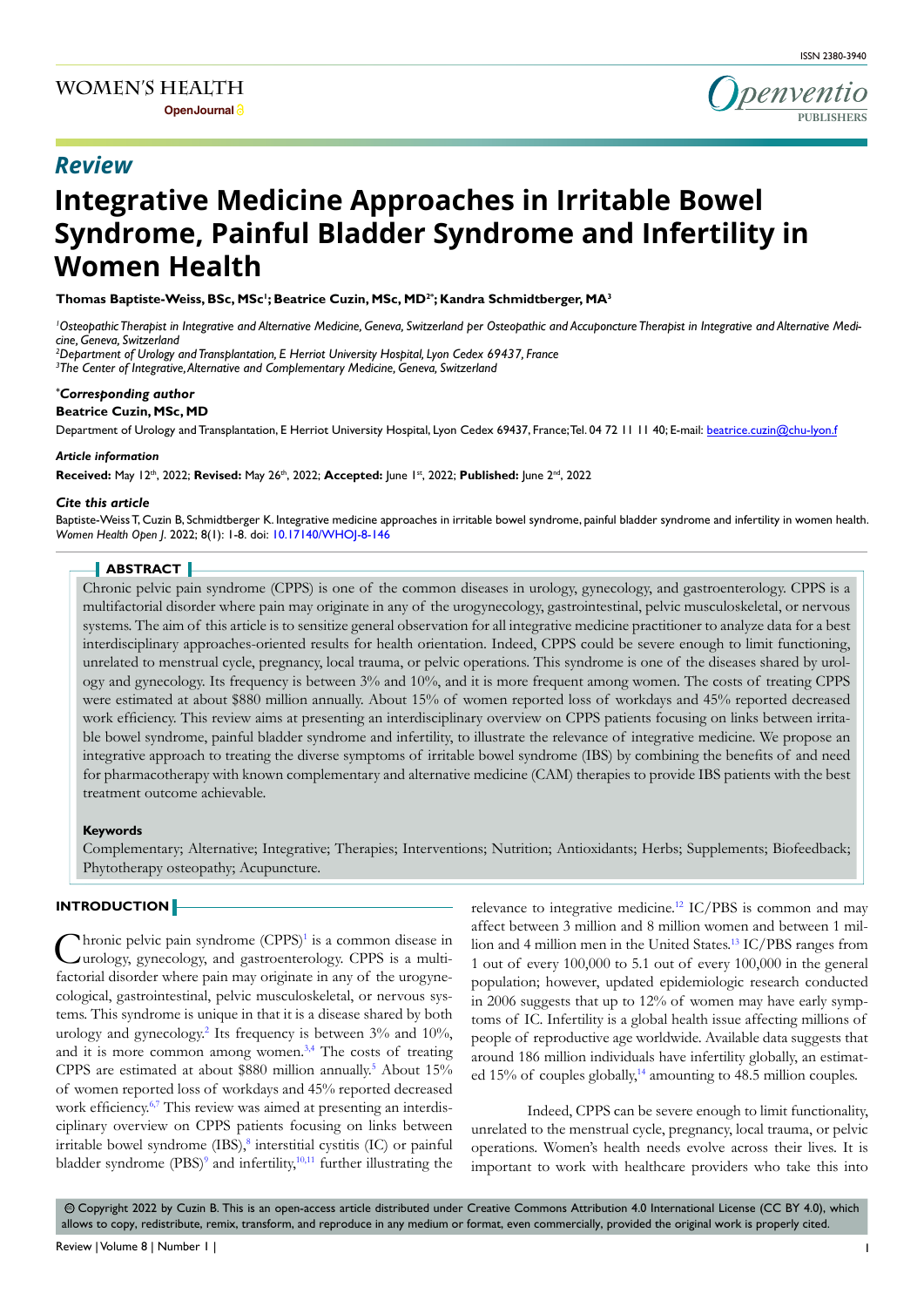account when caring for women at different life stages. The aim of this article is to synthesize these general observations for integrative medicine practitioners and to further analyze the data for bet-ter interdisciplinary<sup>[15](#page-6-6)</sup> and results<sup>[16](#page-6-7)</sup> oriented health outcomes. We propose an integrative approach to treating the diverse symptoms of IBS, IC, and infertility by combining the benefits of and need for pharmacotherapy with known complementary and alternative medicine (CAM) therapies to provide IBS patients with the best treatment outcome achievable.

"*Integrative medicine and health reaffirm the importance of the relationship between practitioner and patient, focuses on the whole person, is informed by evidence, and makes use of all appropriate therapeutic and lifestyle approaches, healthcare professionals and disciplines to achieve optimal health and healing*".[17](#page-6-8)

# **IRRITABLE BOWEL SYNDROME, CHRONIC PELVIC PAIN AND PAINFUL BLADDER SYNDROME**

Irritable bowel syndrome and chronic pelvic pain (CPP) are both somatoform disorders with a high prevalence within the population in general. IBS is a gastrointestinal disease that negatively affects up to  $20\%$  of the population.<sup>18</sup> IBS is more commonly diagnosed in women than in men and in people younger than 50-years.<sup>19,20</sup> IBS has a clear gender difference, $2<sup>1</sup>$  as it affects more women than men, studies showing that women are three times more likely to have IBS compared to men.<sup>[22](#page-6-12)</sup> Given the complexity of the therapeutic management of IBS, alternative non-pharmacological therapies are frequently offered to patients. IBS has led to increased use of conventional medical care, at an estimated cost of hundreds of billions of dollars/years.[23](#page-6-13)

Both IBS and CPP also are similar concerning prevalence, the coexistence of mental and somatoform disorders, the common history of sexual and physical abuse in the past and their health are utilization. Sex-gender<sup>24</sup> differences demonstrate a diversity of physiological and psychological factors. The clinical presentation of symptoms as well as treatment strategies in women and men with IBS may differ.<sup>25</sup> IBS is more common in women than men because of the correlations between sex hormones, especially progesterone, and gastrointestinal function have been proposed as an explanation on why women are more affected<sup>26</sup> by IBS compared to men[.27](#page-6-17) Despite limited comprehensive data, sex hormones are believed to contribute to these gender differences as well as cultural factors and gender<sup>[28](#page-6-18)</sup> roles. Many studies have indicated that sex hormones affect the regulatory mechanisms of the gut-brain axis, stress response, visceral sensitivity and motility, intestinal barrier function, immune activation of intestinal mucosa, and gut microbiota. Women with IBS tend to report lower quality of life (QoL), more fatigue, depressed mood, less positive well-being and self-control, and higher-levels of anxiety than men with IBS. In general, most patients present a wide array of symptoms due to malabsorption that include diarrhea, abdominal pain, bloating, and weight loss. In women, this disease may impact menstrual and reproductive health. This complex clinical context and the low effectiveness of available medications prompt many patients to use complementary and alternative medicines, such as mind-body therapies (hypnotherapy, mindfulness/meditation, yoga, osteopathic

medicine, chiropractic care, acupuncture, reflexology, etc.), dietary supplements, energy therapies, and body-directed therapies. Phytotherapy may have potential beneficial effects, as recently suggested for curcumin as anti-inflammatory action efficiency.<sup>[29](#page-6-19)</sup>

Denventio

Many of the symptoms of IBS in females are the same as those in males, but some women report that symptoms get worse during certain phases of the menstrual cycle. The symptoms include delayed menarche, constipation, diarrhea, bloating, urinary incontinence, pelvic organ prolapse, CPP, painful sex, worsening of menstrual symptoms, fatigue, stress, risk factors, diagnosis, takeaway, lumbago and intercostal pain, muscular contracture of the lower abdomen with spasm early menopause, secondary amenorrhea, infertility, recurrent miscarriages, and intrauterine growth restrictions[.30](#page-6-20) In many cases the authors of this article also suggest investigations concerning ovarian cysts, which are regularly found in this type of associated pathologies.

Irritable bowel syndrome should be considered with large spectral observation, and screening tests should be performed on women presenting with menstrual and reproductive problems and treated accordingly. There is a connection between IBS and CPP. Many studies have examined the connection and there is a strong overlap between the two. The International Foundation for Functional Gastrointestinal Disorders (IFFGD) has found in studies that one-third of women with IBS reported having long-lasting CPP.

During consultation and medical investigations, we can observe menstrual irregularities, dyspareunia, abdominal bloating (often due to food allergies or intestinal problems such as coeliac  $disease)$ , $31$  spontaneous abortion, sexual problem sometimes associated with infertility, distorted pelvic anatomy, altered peritoneal function, altered hormonal and cell-mediated function, endocrine and ovulatory abnormalities lower backache, tenderness of breast, nausea and vomiting bloating. Non-gastrointestinal symptoms such as psychological comorbidity and autoimmune manifestations including psoriasis,<sup>32,33</sup> may also be the presenting symptoms.

Ovaries are female reproductive organs. One ovary is located on each side of the uterus in the abdomen. It is held in place by strong tissue or skin called a ligament (Utero-ovarian Ligament). When the ovary becomes partly or totally twisted around the ligament, named "*ovarian torsion or adnexal torsion*". The ovarian torsion is commonly seen in women of reproductive age but can occur in other age groups as well. The incidence of ovarian torsion ranges from 2 to 5% in patients who have surgical treatment for adnexal masses. The most common adnexal mass associated with ovarian torsion is an ovarian dermoid cyst.<sup>34</sup> This commonly happens during ovulation, and they often go away on their own. Many women could have had an ovarian cyst and be completely unaware. Although ovarian cysts can often go unnoticed, if symptoms do appear they can be quite similar to the symptoms of IBS.

Unexplained abdominal pain associated with female pelvic disorders can create a psychological trauma for the women. The mechanisms by which we perceive abdominal pain are varied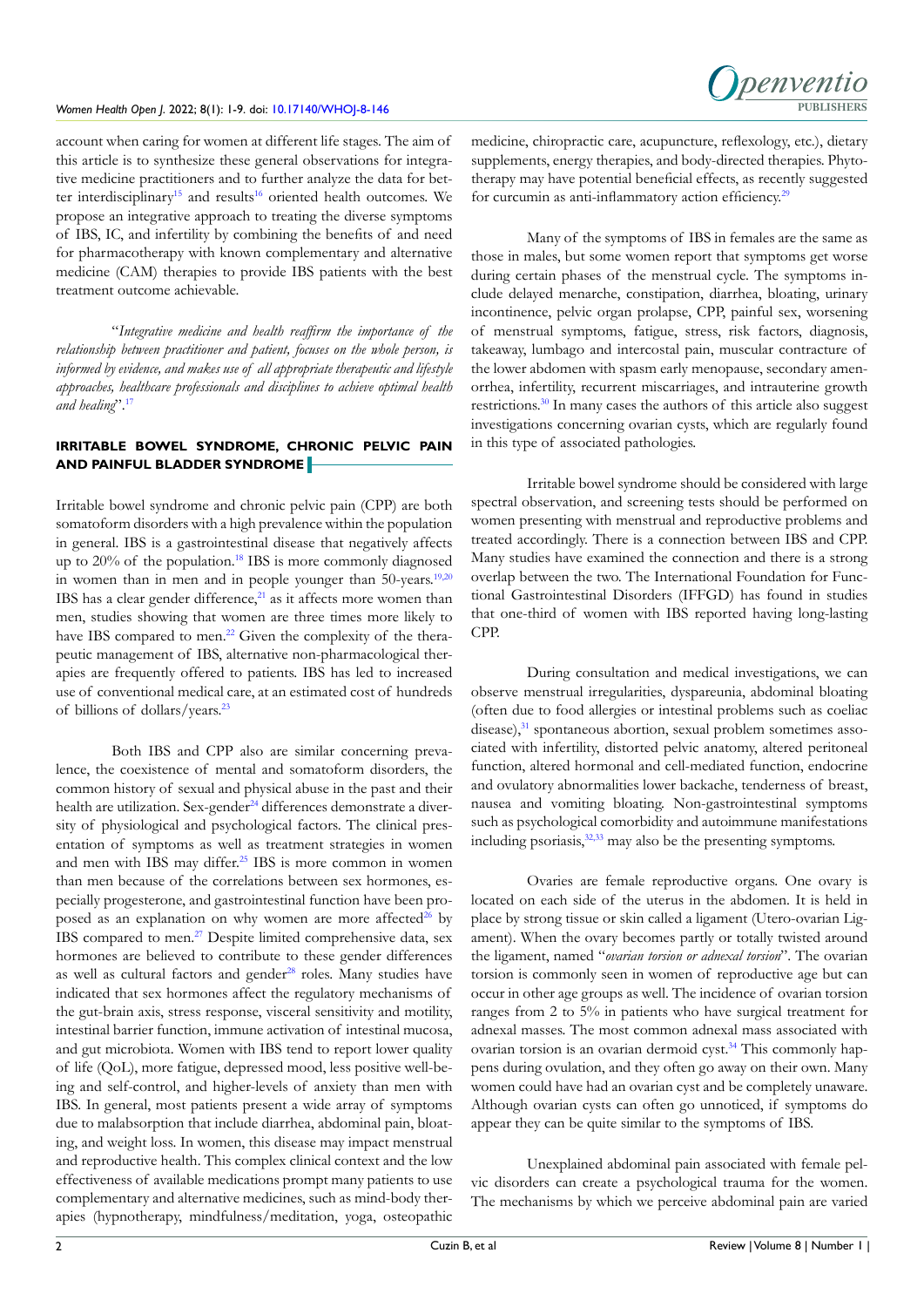

and complicated. Abdominal pain is generally classified as visceral pain, parietal (also known as somatic or somatoparietal) pain and referred pain. Visceral pain<sup>35</sup> is elicited by stretch (mechano) receptors in the smooth muscle of hollow organs. Referred pain occurs when visceral afferents share spinal cord segments with somatic afferents from a remote location. Referred pain is usually intense, and often lateralizing, sometimes complicating the differential diagnosis[.36](#page-7-2)

Etiology is multifactorial, including environmental, genetic, and immunologic factors[.37](#page-7-3) The environmental component is due to the presence of gluten proteins in the diet, including wheat, rye, barley, and oats. The incidence is high in Caucasians and low in Asians and African Americans. The incidence in first-degree relatives is  $10\%$ , suggesting a genetic etiology.<sup>[38](#page-7-4)</sup>

Pelvic and abdominal female disorder can be caused by a combination of uro-gynecology failure associated with gastro disease, an immune-mediated disorder that may have few or no symptoms, which can however be well-investigated and successfully treated with integrative medicine approaches.

Chronic pelvic pain is associated with dysfunctions such as irritable bowel syndrome, IC/PBS, as well as other nonspecific chronic fatigue syndromes. CPP is also associated with mental health disorders, including posttraumatic stress disorder and major depressive disorder. The relationship between CPP and comorbid conditions is often the primary focus of its diagnosis and management[.39](#page-7-5) Several studies have shown that there is significant hypersensitivity of mechanosensitive bladder afferents and alterations in the excitation and channel properties of bladder innervating dorsal root ganglia (DRG) neurons both during and following colitis. The precise mechanisms by which these changes occur are yet to be fully deduced; however, several mechanisms have been hypothesized, including direct sensitization of dichotomizing afferents, sensitization of DRG and spinal pathways, as well as indirect sensitization of peripheral afferents following the breakdown of the epithelial barrier and the induction of neurogenic inflammation.<sup>[40](#page-7-6)</sup>

# **CLINICAL EVIDENCE OF ASSOCIATION**

Chronic abdominal and pelvic pain are common debilitating clinical conditions experienced by millions of patients around the globe. The origin of such pain commonly arises from the intestine and bladder, which share common primary roles (the collection, storage, and expulsion of waste). These visceral organs are near one another and share common innervation from spinal afferent pathways. The symptoms of PBS often occur in episodes of increased intensity, known as "flares", followed by periods of remission. In severe cases, urinary frequency can occur more than 60 times a day during flares. Some foods and beverages, as well as tobacco, tend to make the symptoms worse. Women suffering from PBS may also suffer from additional pelvic pain due to spasms of the pelvic floor muscles, irritable bowel syndrome, fibromyalgia, migraines, asthma, environmental allergies, lupus, rheumatoid arthritis, endometriosis, vulvodynia, and anxiety disorders. There is no test for the diagnosis of PBS. Testing is done to rule out other possible causes of the symptoms of PBS such as bladder cancer, urinary stones, sexually transmitted diseases, or other gynecological problems.

Chronic abdominal pain, constipation, or diarrhea are primary symptoms for patients with IBS. CPPS and urinary urgency and frequency are primary symptoms experienced by patients with lower urinary tract disorders such as PBS. It is becoming clear that these symptoms and clinical entities do not occur in isolation, with considerable overlap in symptom profiles across patient cohorts. Moreover, patients are 100 times more likely to have concurrent IBS than healthy controls. Patients visiting a gynecological clinic with combined or individual symptoms of urinary frequency and/or urgency are significantly more likely to have concurrent IBS symptoms than age-matched healthy controls.

Infertility is defined as a disorder of the reproductive system described by lack of success in achieving pregnancy after more than a year of regular unprotected sexual intercourse. IBS has a clear gender difference, as it affects more women than men, studies showing that women are three times more likely to have IBS compared to men.[41](#page-7-7) The correlations between sex hormones, especially progesterone, and gastrointestinal function have been proposed as an explanation on why women are affected by IBS to a larger extent compared to men.<sup>42,43</sup>

Moreover, the significant differences observed between patients with IBS and controls could not be explained by the fecundability or the frequency of the sexual intercourse as these two measured variables did not differ significantly in the two groups.

## **PATHOPHYSIOLOGY**

Possible causes of infertility in IBS patients include obesity, IBS medication, smoking, alcohol consumption, poor nutritional habits, psychological factors.

Oxidative stress is a plausible mediator of the connection between both female and male fertility and IBS. However, the data lacks direct evidence to confirm this hypothesis. Nevertheless, it is recommended that certain levels of oxidative stress should not be exceeded to decrease IBS symptoms and increase the odds of conception given that generation of reactive oxygen species (ROS) is an aftermath of metabolically active cells.<sup>44</sup>

# **COMPLEMENTARY AND ALTERNATIVE MEDICINE**

As we approach the twenty-first century, medicine finds itself in great trouble. An economic crisis of unprecedented proportions has engulfed health-care institutions, bringing changes that have alienated patients and eroded the job satisfaction of physicians. In a nutshell, conventional medicine has become too expensive. All over the world, insurance systems are breaking down.

As a discipline, preventive medicine has traditionally been described to encompass primary, secondary, and tertiary preven-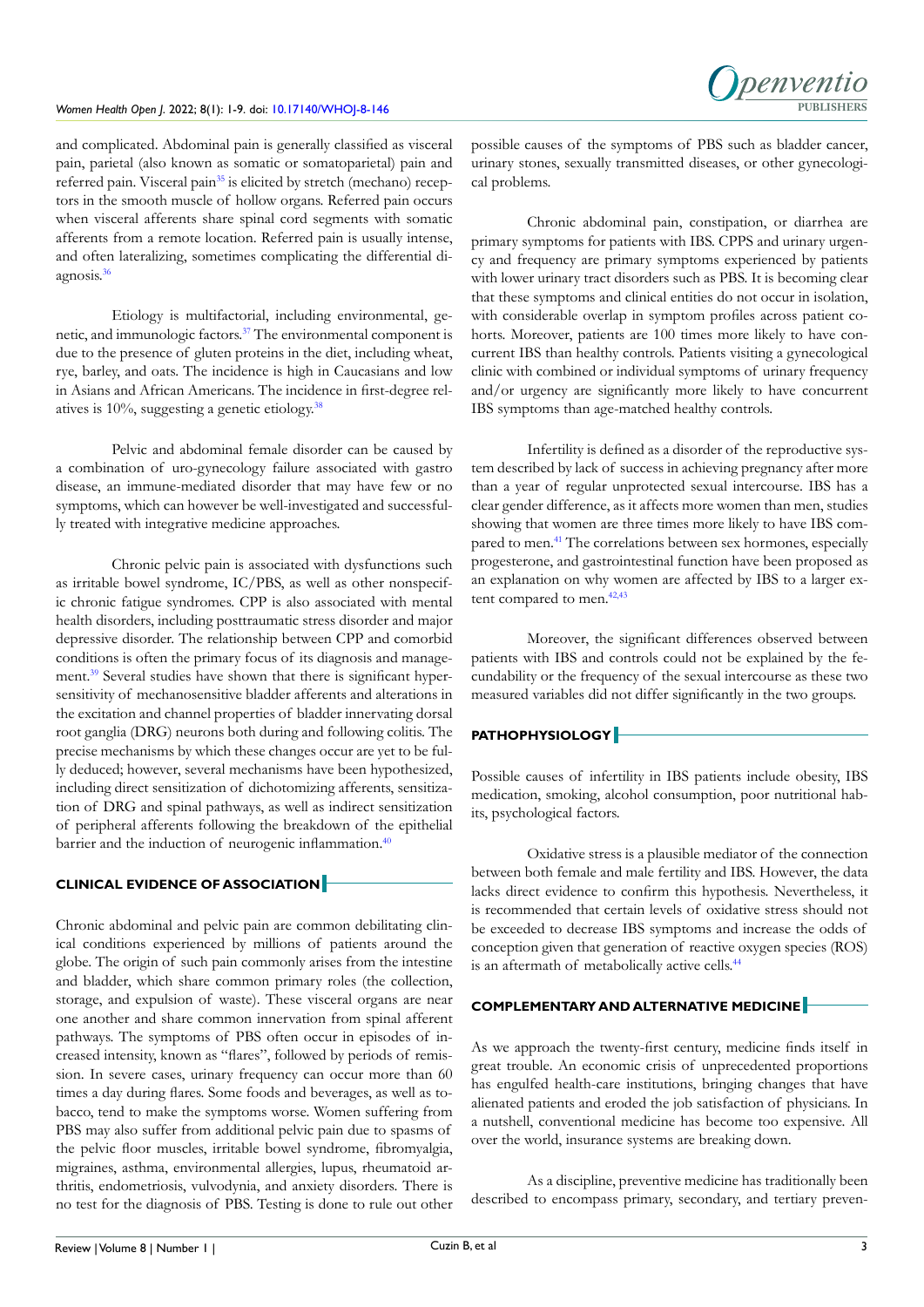

tion. The fields of preventive medicine and public health share the objectives of promoting general health, preventing disease, and applying epidemiologic techniques to these goals. Around 80% of the world's population is estimated to use traditional medicine, such as herbal medicines, acupuncture, yoga, indigenous therapies, and others[.45](#page-7-10) CAM therapies are alternative types of healing outside the realm of conventional Western medicine.

Complementary and alternative medicine has steadily increased in popularity in the United States of America (U.S.A) new federal report reveals that Americans spend about \$30 billion a year on complementary health approaches, from *ginkgo biloba* to yoga. An estimated 60 million Americans spend money on them each year, and 4.1 million children have used some type of complementary medicine, the report reveals. All in, the out-of-pocket costs for these types of therapies total \$30.2 billion.<sup>[46](#page-7-11)</sup> Americans spent \$33.9 billion out-of-pocket on CAM according to a 2007 government survey[.47](#page-7-12) CAM therapies account for approximately 1.5% of total health care expenditures (\$2.2 trillion)<sup>48</sup> and 11.2% of total out-of-pocket expenditures (conventional out-of-pocket: \$286.6 billion and CAM out-of-pocket: \$33.9 billion on health care in the United States). CAM products, classes, and materials with the majority going to the purchase of nonvitamin, non-mineral, natural products such as fish oil, glucosamine and Echinacea account for \$14.8 billion. U.S. adults also spent approximately \$11.9 billion on an estimated 354.2 million visits to CAM practitioners such as acupuncturists, chiropractors, or massage therapists. To put these figures in context, the \$14.8 billion spent on nonvitamin, nonmineral, natural products is equivalent to approximately onethird of the total out-of-pocket spending on prescription drugs, and the \$11.9 billion spent on CAM practitioner visits is equivalent to approximately one-quarter of total out-of-pocket spending on physician visits.

Approximately 38% of adults use some form of CAM for health and wellness or to treat a variety of diseases and conditions, according to data from the 2007 National Health Interview Survey (NHIS).<sup>[49](#page-7-14)</sup> The CAM component of the NHIS was developed by the National Institutes of Health's (NIH), National Center for Complementary and Alternative Medicine (NCCAM), and the National Center for Health Statistics (NCHS) part of the Centers for Disease Control and Prevention. The data provide estimates of the cost of CAM use, the frequency of visits made to CAM practitioners, and frequency of purchases of self-care CAM therapies. The global complementary and alternative medicine market size was valued at \$82.27 billion in 2020 and is expected to expand at a compound annual growth rate (CAGR) of 22.03% from 2021 to 2028.[50](#page-7-15)

Many patients and doctors are not satisfied with the efficacy of conventional treatment. CAM, widely accepted as adjuvant therapy for infertility in many Western countries, has met a medical need in the infertile population. However, its effectiveness and safety are still controversial. Complementary medicine is the most commonly used CAM for some diseases like infertility, largest chronic pain in last intention from the patient demands. Integrative consultations are useful for all women's health issues, ranging from hormone imbalances and chronic fatigue to mood disorders and chronic pain. To help stay healthy and promote wellness, healthcare specialists must work together to provide care that is safe and effective, proactive, and preventive. Feeling relaxation and tranquility, security, and optimism, and gaining awareness of tensions in their bodies and their bodies' signals that allowed women to feel 'whole'. These factors may help women actively monitor their posture and muscle tension thereby reducing and preventing pain.

Complementary and alternative medicines have been associated with a higher degree of symptom management and quality of life in IBS patients. Over the past decade, several important clinical trials have shown that specific therapies, hypnotherapy, cognitive behavior therapy, acupuncture, osteopathy, and yoga improved treatment outcomes in IBS patients.

A multidisciplinary approach for diagnosis and treatment seems to be most effective for symptomatic relief. The evidence for such interventions as psychological treatments including the use of complementary and alternative medicine techniques for CPP in women. A combination of treatments is usually required over time for the treatment of refractory CPP. The multifactorial nature of CPP needs to be discussed with the patient, and a good rapport as well as a partnership needs to be developed to plan a management program with regular follow-up. The promotion of a multidisciplinary approach which includes complementary and alternative medicine techniques in managing CPP in women seems to yield the best results.

Currently, CAM is gradually challenging the dominant position of traditional therapies in the treatment of infertility and many associated symptoms that represent the IBS. CAM claims that it can adjust and harmonize the state of the female body from an integrated approach to achieve a better therapeutic effect and has been increasingly used by infertile women. CPPS<sup>a</sup> in individuals is challenging for the patient as well as the physician, as the differential diagnosis can be complex. CPPS is of significant interest in urology and accounts for up to 2 million office visits per year in patients including women. Pain localization, which requires knowledge of gut development and innervation, is crucial to understanding the pathophysiology of abdominal pain. The location of the

#### **Footnote**

<span id="page-3-0"></span>a. Keywords cross-searched with CPPS included: western medicine, complementary, alternative, integrative therapies, interventions, nutrition, antioxidants, herbs, supplements, biofeedback, phytotherapy, cranio-sacral and or structural osteopathy, chiropractic medicine, and acupuncture (Traditional Chinese Medicine), Ayurveda and Homeopathy Traditional Alternative, Medicine/Botanicals, Ayurveda, Apitherapy, Bach Flower Therapy, Naturopathic Medicine, Traditional Chinese Medicine, Traditional Korean Medicine, Traditional Japanese Medicine, Traditional Mongolian Medicine, Traditional Tibetan Medicine, Zang Fu Theory, Mind Healing, Autosuggestion, Hypnotherapy, Neuro-linguistic Programming, Self-hypnosis, Spiritual Mind Treatment, Transcendental Meditation, Body Healing, Acupressure, Acupuncture, Alexander Technique, Auriculotherapy, Autogenic Training, Chiropractic, Cupping Therapy, Kinesiology, Osteomyology, Osteopathy, Pilates, Qigong, Reflexology, Yoga, External Energy, Magnetic Therapy, Bio-magnetic Therapy, Magnetic Resonance Therapy, Radionics, Reiki, Therapeutic Touch, Chakra Healing, Sensory Healing, Aromatherapy, Music therapy, Sonopuncture, Sound Therapy.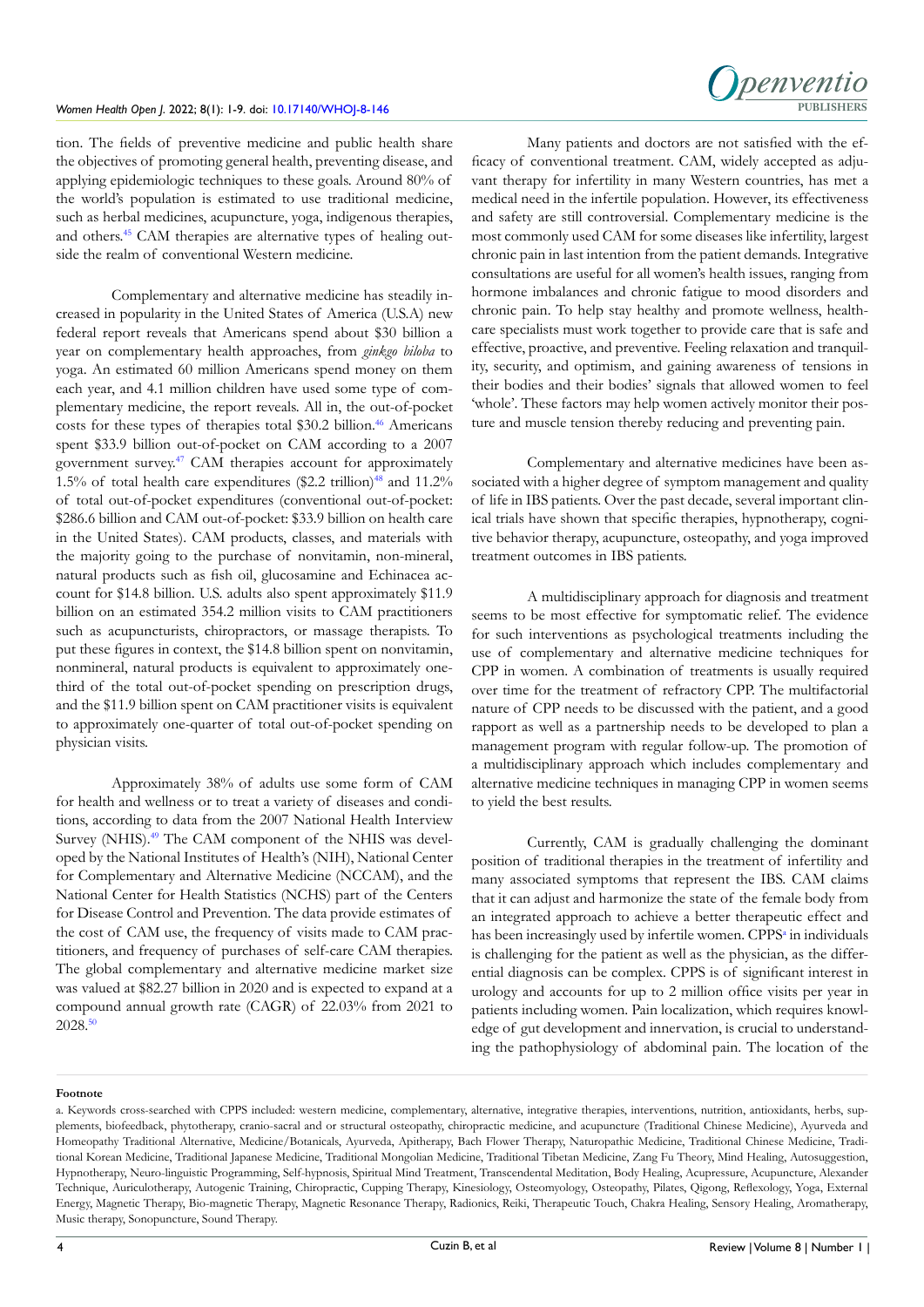pain, together with the clinical presentation, shapes the differential diagnosis and thus guides the evaluation and management. CPP, which remains relatively common, is associated with comorbidities such as irritable bowel syndrome, major depressive disorder, or pelvic inflammatory syndrome. This pelvic abdominal pain could be neglected or unexplained and could create psychological trauma for the women, mainly when associated to infertility. Various CAM therapies for CPPS exist including biofeedback, acupuncture, hyperthermia, and electrostimulation. Although many CAM therapies demonstrate positive preliminary observations as prospective treatments for CPPS, further exploratory studies including more randomized, controlled trials are necessary for significant valida-tion as treatment options for this complex disorder.<sup>[50](#page-7-15)</sup>

# **CONSEQUENCES OF PATIENT MANAGEMENT**

IBS, PBS and infertility are three frequent conditions whose etiology is multifactorial, including environmental factors and diet. Each health care professional receiving these kinds of patients should promote a global approach: history, diagnosis treatment to improve management. Findings from clinical et preclinical studies illustrate links between conditions and could be helpful for management.

The pathophysiology of PBS is composed of multiple possible factors, including oxidative stress; therefore, reducing the oxidative stress by living a healthier lifestyle with a balanced diet, rich in micronutrients, limited in caffeine and alcohol, avoiding smoking, and maintaining a normal body mass index with regular physical exercise may promote fertility and help diminishing IBS symptomatology. Data suggests that citrus fruits, tomatoes, vitamin C, artificial sweeteners, coffee, tea, carbonated and alcoholic beverages, and spicy foods tend to exacerbate symptoms, while calcium glycerophosphate and sodium bicarbonate tend to improve symptoms.

Moreover, recent clinical and experimental evidence documenting the existence of "*cross-organ sensitization*" between the colon and bladder. In such circumstances, colonic inflammation may result in profound changes to the sensory pathways innervating the bladder, resulting in severe bladder dysfunction. It is tempting to imagine the exploitation of these neuronal pathways for the treatment of both conditions, and acupuncture has shown to be efficient for mitigating inflammation associated with PBS.<sup>[51,52](#page-7-16)</sup> Furthermore, acupuncturists primarily view IBS as an imbalance within spleen and liver meridians. The spleen meridian is responsible for ensuring transformation and transportation of food, and therefore has a very strong connection with the digestive system but more specifically at the intestines level. When there is a spleen deficiency, the common signs and symptoms may include soft or loose stools, muzzy head, and tiredness.<sup>53</sup> This meridian is easily affected through excessive mental activity, irregular eating habits or damp foods such as wheat and dairy products. More recent studies have shown that both sham acupuncture and traditional acupuncture provide significant improvement of symptoms. This has been associated with increased levels of osteoprotegerin in both groups and tumor necrosis factor-like weak inducer of apoptosis

(TWEAK) more so in sham acupuncture group. It is estimated that nearly 50% of IBS patients use complementary medicines,  $54,55$  with 59% who use acupuncture[.56](#page-7-19)

**Denvent** 

Many patients present with these diseases in adulthood and experience a wide range of non-classical symptoms, some of which are specifically relevant to women's health, such as uro-genital women dysfunctions and unfavorable pregnancy outcomes. Body-directed therapies such as acupuncture and osteopathic medicine (particularly cranio-sacral therapy) may be beneficial for overall IBS symptoms and proof that clinical benefit of non-pharmacological interventions for IBS are appreciated from patients.<sup>57</sup>

# **CONCLUSION**

Integrative medicine has emerged as a potential solution to the healthcare crisis. It provides care that is patient-centered, healing-oriented, and uses therapeutic approaches originating from conventional and alternative medicine. Further studies are needed to confirm the efficacy and safety of acupuncture, osteopathy, and other complementary medicine as an adjunct to assisted reproductive technology in this particular population. The place of integrative medicine approaches is essential for large efficiency for women with these associated pathologies that are clinically, anatomically, and physiology connected. Initially driven by consumer demand, the attention integrative medicine places on understanding whole persons and assisting with lifestyle change is now being recognized as a strategy to address the epidemic of chronic diseases bankrupting our economy. Skills include learning to develop appropriate healthcare teams that function well in a medical home, developing an understanding of the diverse healing traditions, and enhancing communication skills. An important challenge will be the definition of the optimal control groups to be used in non-pharmacological trials.

## **Symptom Observations**

In a World Health Organization (WHO) study of 8500 infertile couples, female factor infertility was reported in 37% of infertile couples in developed countries, male factor infertility in 8%, and both male and female factor infertility in 35%.<sup>58</sup> The remaining couples had unexplained infertility or became pregnant during the study. The most common identifiable female factors, which accounted for 81% of female infertility, were:

### **Symptom Observations in Integrative Medicine**

With advancing female age, there is an increase in the percentage of women with age-related infertility. In addition, other factors that may reduce fertility, such as leiomyomas, tubal disease, and endometriosis, also increase. A reduction in coital frequency with increasing age also impacts fertility (Box 1).<sup>59</sup>

# **CONTRIBUTORS**

Mr. Thomas BAPTISTE-WEISS – Integrative Health Practitioner – Main investigator. Dr. Béatrice CUZIN – main Investigator.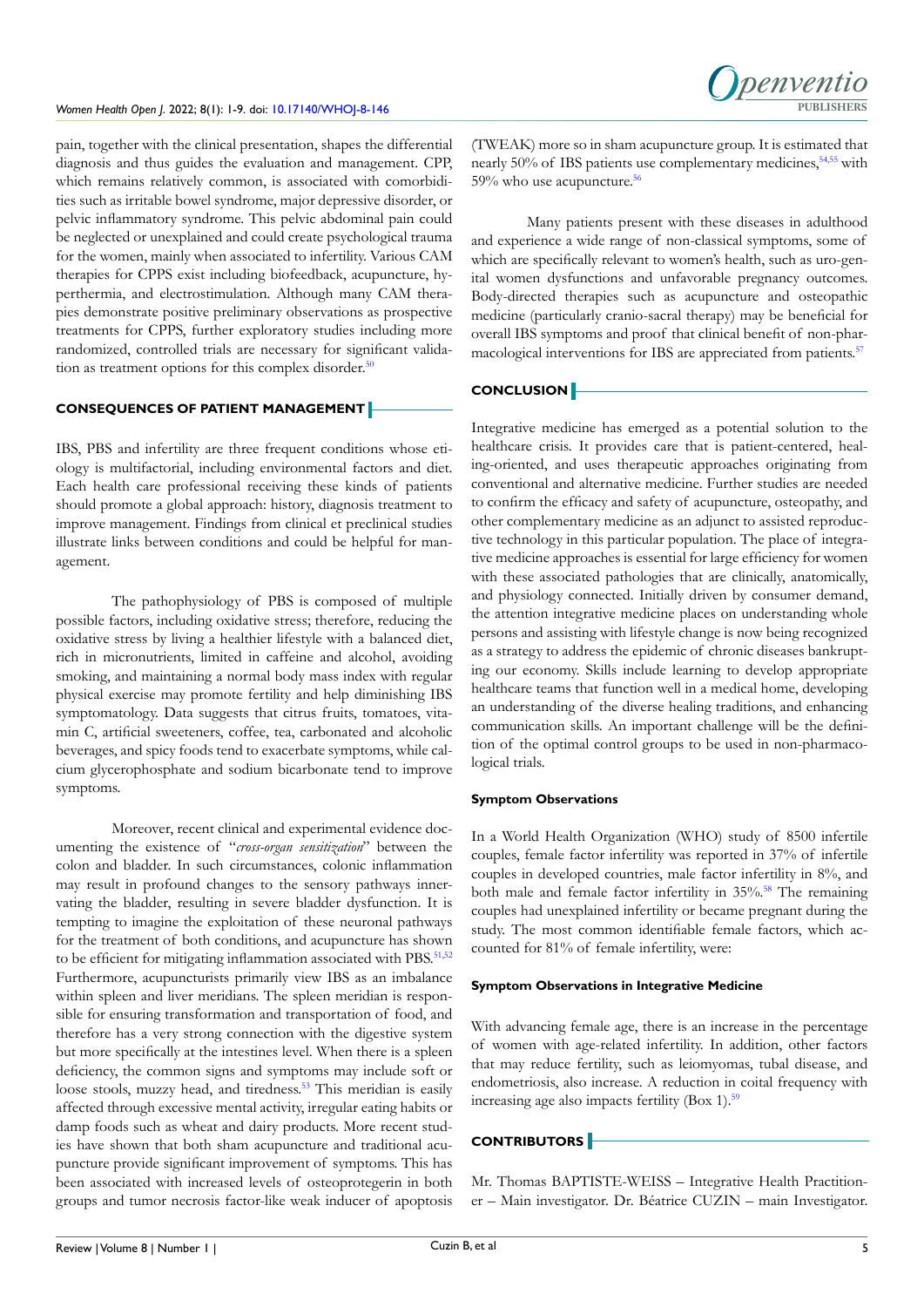

| <b>Reference "Symptom Observations"</b>                                                                                                                                                                           | <b>Symptom Observations in Integrative Medicine</b>                                                          |
|-------------------------------------------------------------------------------------------------------------------------------------------------------------------------------------------------------------------|--------------------------------------------------------------------------------------------------------------|
| • Ailments from cares and worries<br>• Ovulatory disorders (25%)<br>• Endometriosis (15%)<br>• Pelvic adhesions (12%)<br>• Tubal blockage (11%)<br>• Other tubal abnormalities (11%)<br>• Hyperprolactinemia (7%) | • Irregular periods                                                                                          |
|                                                                                                                                                                                                                   | • Excess androgen                                                                                            |
|                                                                                                                                                                                                                   | • Polycystic ovaries                                                                                         |
|                                                                                                                                                                                                                   | • Excess insulin                                                                                             |
|                                                                                                                                                                                                                   | • Low-grade inflammation                                                                                     |
|                                                                                                                                                                                                                   | • Heredity                                                                                                   |
|                                                                                                                                                                                                                   | • Infertility                                                                                                |
|                                                                                                                                                                                                                   | • Gestational diabetes or pregnancy-induced high blood pressure                                              |
|                                                                                                                                                                                                                   | • Miscarriage or premature birth                                                                             |
|                                                                                                                                                                                                                   | • Nonalcoholic steatohepatitis—a severe liver inflammation caused by fat accumulation in the liver           |
|                                                                                                                                                                                                                   | • Metabolic syndrome—a cluster of conditions including high blood pressure, high blood sugar, and            |
|                                                                                                                                                                                                                   | abnormal cholesterol or triglyceride levels that significantly increase your risk of cardiovascular disease. |
|                                                                                                                                                                                                                   | • Type 2 diabetes (T2D) or prediabetes                                                                       |
|                                                                                                                                                                                                                   | • Psychological comorbidity                                                                                  |
|                                                                                                                                                                                                                   | • Sleep apnea                                                                                                |
|                                                                                                                                                                                                                   | • Depression, anxiety and eating disorders                                                                   |
|                                                                                                                                                                                                                   | • Abnormal uterine bleeding                                                                                  |
|                                                                                                                                                                                                                   | • Cancer of the uterine lining (endometrial cancer)                                                          |
|                                                                                                                                                                                                                   | • Pelvic pain                                                                                                |
|                                                                                                                                                                                                                   | • Amenorhea                                                                                                  |
|                                                                                                                                                                                                                   | • Chronic lumbar pain                                                                                        |
|                                                                                                                                                                                                                   | • Food allergy                                                                                               |
|                                                                                                                                                                                                                   | · Gluten intolerance                                                                                         |
|                                                                                                                                                                                                                   | • Anger easily                                                                                               |
|                                                                                                                                                                                                                   | • Shrieking during anger                                                                                     |
|                                                                                                                                                                                                                   | • Amelioration from consolation                                                                              |
|                                                                                                                                                                                                                   | • Sentimental                                                                                                |
|                                                                                                                                                                                                                   | • Vomiting sensation after eating                                                                            |
|                                                                                                                                                                                                                   | • Weeping easily                                                                                             |
|                                                                                                                                                                                                                   | • Weeping when alone                                                                                         |
|                                                                                                                                                                                                                   | • Offended easily                                                                                            |
|                                                                                                                                                                                                                   | • Persistent thoughts                                                                                        |
|                                                                                                                                                                                                                   | • Fear of insects                                                                                            |
|                                                                                                                                                                                                                   | • Fear of misfortune                                                                                         |
|                                                                                                                                                                                                                   | • Tendency to catch cold                                                                                     |
|                                                                                                                                                                                                                   | • Desire for spicy food                                                                                      |
|                                                                                                                                                                                                                   | • Thirst increased                                                                                           |
|                                                                                                                                                                                                                   | • Lack of sexual vaginal sensations                                                                          |
|                                                                                                                                                                                                                   | • Psoriasis                                                                                                  |
|                                                                                                                                                                                                                   | • Bloating in the lower abdominal area                                                                       |
|                                                                                                                                                                                                                   | • Nausea, vomiting or loss of appetite                                                                       |
|                                                                                                                                                                                                                   | • Dizziness when standing up from a sitting position                                                         |
|                                                                                                                                                                                                                   | • Changes in the timing of menstruation                                                                      |
|                                                                                                                                                                                                                   | • Very heavy vaginal bleeding                                                                                |
|                                                                                                                                                                                                                   | • Change in bowel movements                                                                                  |
|                                                                                                                                                                                                                   | • More frequent urination                                                                                    |
|                                                                                                                                                                                                                   | • Weight gain                                                                                                |
|                                                                                                                                                                                                                   | • Pain during or after sex                                                                                   |

Ms. Kandra SCHMIDTBERGER – Proofreader and editor of this article.

# **CONFLICTS OF INTEREST**

The authors declare that they have no conflicts of interest.

## **REFERENCES**

<span id="page-5-0"></span>1. Schaeffer AJ. Etiology and management of chronic pelvic pain syndrome in men. *Urology*. 2004; 63: 75-84. doi: [10.1016/j.urolo](http://doi.org/10.1016/j.urology.2003.11.002)[gy.2003.11.002](http://doi.org/10.1016/j.urology.2003.11.002)

<span id="page-5-1"></span>2. Klotz SGR, Ketels G, Richardsen B, Lowe B, Brumahi CA. Physiotherapeutic assessment of chronic pelvic pain syndrome. Development of a standardized physiotherapeutic assessment instrument for interprofessional cooperation in patients with chronic pelvic pain syndrome. *Schmerz.* 2018; 32(3): 188-194. doi: [10.1007/](http://doi.org/10.1007/s00482-018-0293-7) [s00482-018-0293-7](http://doi.org/10.1007/s00482-018-0293-7)

<span id="page-5-2"></span>3. Speer LM, Mushkbar S, Erbele T. Chronic pelvic pain in women. *Am Fam Phys*. 2016; 93: 380-387.

4. Ahangari A. Prevalence of Chronic Pelvic Pain among Women: An Updated Review. *Pain Phys*. 2014; 17: E141-E147.

<span id="page-5-3"></span>5. Stones W, Cheong YC, Howard FM, Singh S. Interventions for treating chronic pelvic pain in women (Review). *Cochrane Database Syst Rev*. 2010; 11: 1-43.

<span id="page-5-4"></span>6. Mathias SD, Kuppermann M, Liberman RF, Lipschutz RC, Steege JE. Chronic pelvic pain: Prevalence, health-related quality of life, and economic correlates. *Obstet Gynecol*. 1996; 87: 321-327. doi: [10.1016/0029-7844\(95\)00458-0](http://doi.org/10.1016/0029-7844(95)00458-0)

7. Zivi A, Sagie-Maor A, Ben-Shushan A, Rozensky N. Chronic pelvic pain and Allen masteres syndrome. *Harefuah*. 2009; 148(7): 424-6, 477.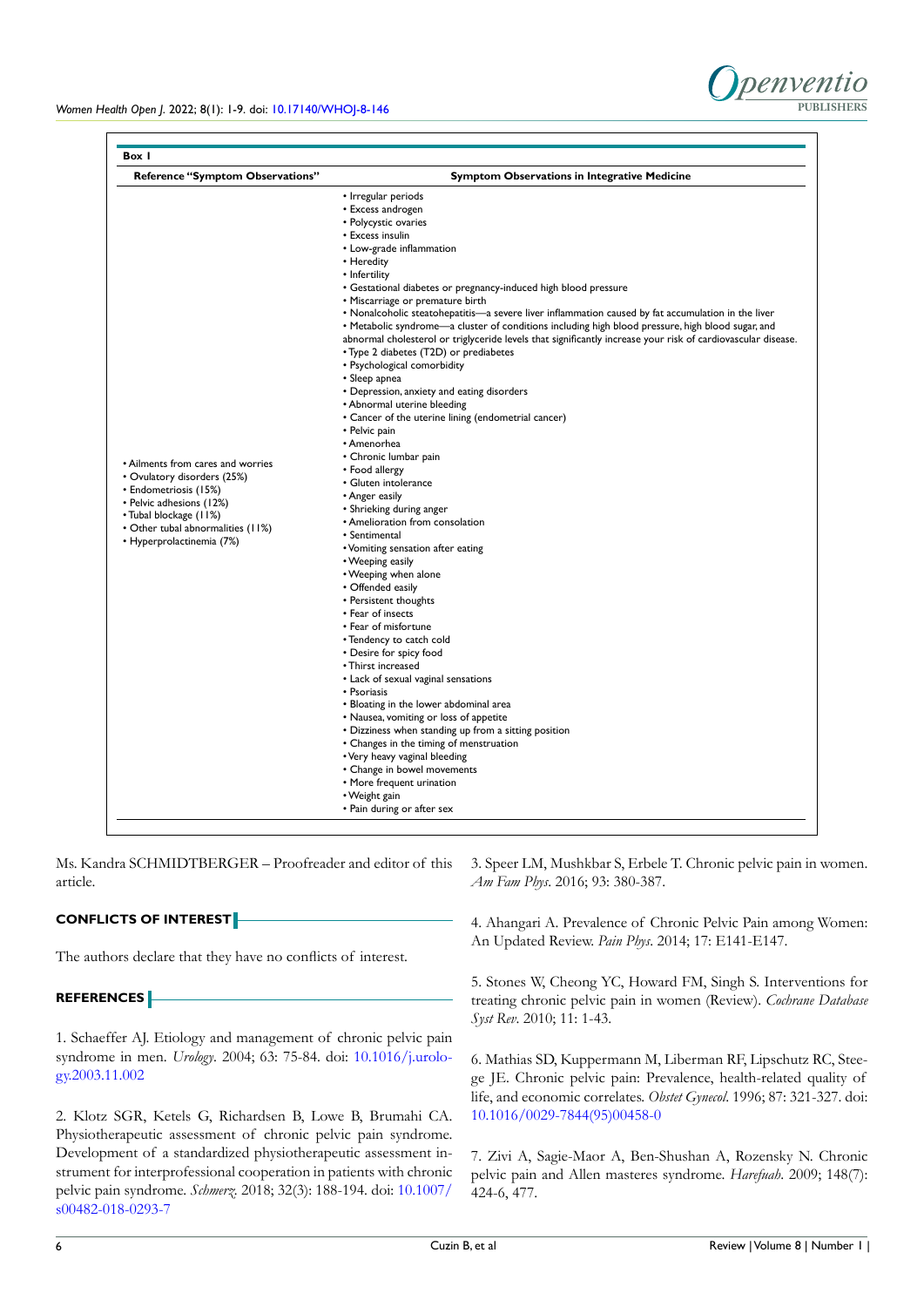

<span id="page-6-0"></span>8. National Institute of Diabetes and Digestive and Kidney Diseases (NIDDK). Irritable Bowel Syndrome (IBS). [https://www.](https://www.niddk.nih.gov/health-information/digestive-diseases/irritable-bowel-syndrome) [niddk.nih.gov/health-information/digestive-diseases/irrita](https://www.niddk.nih.gov/health-information/digestive-diseases/irritable-bowel-syndrome)[ble-bowel-syndrome.](https://www.niddk.nih.gov/health-information/digestive-diseases/irritable-bowel-syndrome) Accessed May 11, 2022.

<span id="page-6-1"></span>9. National Health Service (NHS). Bladder pain syndrome (interstitial cystitis). [https://www.nhs.uk/conditions/interstitial-cysti](https://www.nhs.uk/conditions/interstitial-cystitis/)[tis/.](https://www.nhs.uk/conditions/interstitial-cystitis/) Accessed May 11, 2022.

<span id="page-6-2"></span>10. Medical News Today. Infertility in men and women. [https://](https://www.medicalnewstoday.com/articles/165748) [www.medicalnewstoday.com/articles/165748.](https://www.medicalnewstoday.com/articles/165748) Accessed May 11, 2022.

11. World Health Organization (WHO). Infertility. [https://www.](https://www.who.int/news-room/fact-sheets/detail/infertility) [who.int/news-room/fact-sheets/detail/infertility](https://www.who.int/news-room/fact-sheets/detail/infertility). Accessed May 11, 2022.

<span id="page-6-3"></span>12. Ahangari A. Prevalence of chronic pelvic pain among women: An updated review. *Pain Physician.* 2009; 148: 424-426. 2014; 17: 141-147.

<span id="page-6-4"></span>13. National Institute of Diabetes and Digestive and Kidney Diseases (NIDDK). Definition & Facts of Interstitial Cystitis. [https://www.niddk.nih.gov/health-information/urologic-diseas](https://www.niddk.nih.gov/health-information/urologic-diseases/interstitial-cystitis-painful-bladder-syndrome/definition-facts)[es/interstitial-cystitis-painful-bladder-syndrome/definition-facts](https://www.niddk.nih.gov/health-information/urologic-diseases/interstitial-cystitis-painful-bladder-syndrome/definition-facts). Accessed May 11, 2022.

<span id="page-6-5"></span>14. World Health Organization (WHO). Infertility. [https://www.](https://www.who.int/health-topics/infertility#tab=tab_1) [who.int/health-topics/infertility#tab=tab\\_1](https://www.who.int/health-topics/infertility#tab=tab_1). Accessed May 11, 2022.

<span id="page-6-6"></span>15. Deem SL, Lane-deGraaf KE, Rayhel EA. *Introduction to One Health: An Interdisciplinary Approach to Planetary Health*. NJ, USA: Wiley-Blackwell; 2019.

<span id="page-6-7"></span>16. Minary L, Alla F, Cambon L, Kivits J, Potvin L. Addressing complexity in population health intervention research: The context/intervention interface. *J Epidemiol Community Health.* 2018; 72(4): 319-323. doi: [10.1136/jech-2017-209921](http://doi.org/10.1136/jech-2017-209921)

<span id="page-6-8"></span>17. Integrative Practitioner. Consortium Academic Health Centers for Integrative Medicine. [https://www.integrativeprac](https://www.integrativepractitioner.com/practice-management/news/consortium-of-academic-health-centers-for-integrative-medicine#:~:text=The%20UCLA%20Collaborative%20Centers%20for,%2C%20and%20mind%2Dbody%20medicine)[titioner.com/practice-management/news/consortium-of-aca](https://www.integrativepractitioner.com/practice-management/news/consortium-of-academic-health-centers-for-integrative-medicine#:~:text=The%20UCLA%20Collaborative%20Centers%20for,%2C%20and%20mind%2Dbody%20medicine)[demic-health-centers-for-integrative-medicine#:~:text=The%20](https://www.integrativepractitioner.com/practice-management/news/consortium-of-academic-health-centers-for-integrative-medicine#:~:text=The%20UCLA%20Collaborative%20Centers%20for,%2C%20and%20mind%2Dbody%20medicine) [UCLA%20Collaborative%20Centers%20for,%2C%20and%20](https://www.integrativepractitioner.com/practice-management/news/consortium-of-academic-health-centers-for-integrative-medicine#:~:text=The%20UCLA%20Collaborative%20Centers%20for,%2C%20and%20mind%2Dbody%20medicine) [mind%2Dbody%20medicine](https://www.integrativepractitioner.com/practice-management/news/consortium-of-academic-health-centers-for-integrative-medicine#:~:text=The%20UCLA%20Collaborative%20Centers%20for,%2C%20and%20mind%2Dbody%20medicine). Accessed May 11, 2022.

<span id="page-6-9"></span>18. Adriani A, Ribaldone DG, Astegiano M, Durazzo M, Saracco GM, Pellicano R. Irritable bowel syndrome: The clinical approach. *Panminerva Med*. 2018; 60: 213-222. doi: [10.23736/S0031-](http://doi.org/10.23736/S0031-0808.18.03541-3) [0808.18.03541-3](http://doi.org/10.23736/S0031-0808.18.03541-3)

<span id="page-6-10"></span>19. Balmus IM, Ilie-Dumitru O, Ciobica A, et al. Irritable bowel syndrome between molecular approach and clinical expertisesearching for gap fillers in the oxidative stress way of thinking. Medicina. 2020; 56: 38. doi: [10.3390/medicina56010038](http://doi.org/10.3390/medicina56010038)

20. El-Salhy M. Irritable bowel syndrome: Diagnosis and pathogenesis. *World J Gastroenterol*. 2012; 18: 5151-5163. doi: [10.3748/](http://doi.org/10.3748/wjg.v18.i37.5151) [wjg.v18.i37.5151](http://doi.org/10.3748/wjg.v18.i37.5151)

<span id="page-6-11"></span>21. Meleine M, Matricon J. Gender-related differences in irritable bowel syndrome: Potential mechanisms of sex hormones. *World J Gastroenterol.* 2014; 20: 6725-6743. doi: [10.3748/wjg.v20.i22.6725](http://doi.org/10.3748/wjg.v20.i22.6725)

<span id="page-6-12"></span>22. Wald A, Van Thiel DH, Hoechstetter L, et al. Gastrointestinal transit: The e ect of the menstrual cycle. *Gastroenterology.* 1981; 80: 1497-1500.

<span id="page-6-13"></span>23. McFarland L. V. State-of-the-art of irritable bowel syndrome and inflammatory bowel disease research in 2008. *World J Gastroenterol*. 2008; 14(17): 2625-2629. doi: [10.3748/wjg.14.2625](http://doi.org/10.3748/wjg.14.2625)

<span id="page-6-14"></span>24. Chang L, Heitkemper MM. Gender differences in irritable bowel syndrome. *Gastroenterology.* 2002; 123: 1686-1701. doi: [10.1053/](http://doi.org/10.1053/gast.2002.36603) [gast.2002.36603](http://doi.org/10.1053/gast.2002.36603)

<span id="page-6-15"></span>25. Chang L, Toner BB, Fukudo S, et al. Gender, age, society, culture, and the patient's perspective in the functional gastrointestinal disorders. *Gastroenterology.* 2006; 130: 1435-1446. doi: [10.1053/j.](http://doi.org/10.1053/j.gastro.2005.09.071) [gastro.2005.09.071](http://doi.org/10.1053/j.gastro.2005.09.071)

<span id="page-6-16"></span>26. Kim YS, Kim N. Sex-gender differences in irritable bowel syndrome. *J Neurogastroenterol Motil.* 2018; 24(4): 544-558. doi: [10.5056/jnm18082](http://doi.org/10.5056/jnm18082)

<span id="page-6-17"></span>27. Gonenne J, Esfandyari T, Camilleri M, et al. Effect of female sex hormone supplementation and withdrawal on gastrointestinal and colonic transit in postmenopausal women. *Neurogastroenterol Motil*. 2006; 18: 911-918. doi: [10.1111/j.1365-2982.2006.00808.x](http://doi.org/10.1111/j.1365-2982.2006.00808.x)

<span id="page-6-18"></span>28. Annandale E, Hammarström A. Constructing the 'gender-specific body': A critical discourse analysis of publications in the field of genderspecific medicine. *Health.* 2011; 15: 571-587. doi: [10.1177/1363459310364157](http://doi.org/10.1177/1363459310364157)

<span id="page-6-19"></span>29. Ng QX, Soh AYS, Loke W, Venkatanarayanan N, Lim DY, Yeo WS. A meta-analysis of the clinical use of curcumin for irritable bowel syndrome (IBS). *J Clin Med*. 2018; 7(10): E298. doi: 10.3390/ jcm7100298.

<span id="page-6-20"></span>30. Havermans T, Colpaert K, De Boeck K, Dupont L, Abbott J. Pain in CF: Review of the literature. *J Cyst Fibros*. 2013; 12: 423- 430. doi: [10.1016/j.jcf.2013.04.001](http://doi.org/10.1016/j.jcf.2013.04.001)

<span id="page-6-21"></span>31. Hopper AD, Hadjivassiliou M, Hurlstone DP, et al. What is the role of serologic testing in celiac disease? A prospective, biopsy-confirmed study with economic analysis. *Clin Gastroenterol Hepatol.* 2008; 6: 314-320. doi: [10.1016/j.cgh.2007.12.008](http://doi.org/10.1016/j.cgh.2007.12.008)

<span id="page-6-22"></span>32. Zingone F, Swift GL, Card TR, Sanders DS, Ludvigsson JF, Bai JC. Psychological morbidity of celiac disease: A review of the literature. *United European Gastroenterol J*. 2015; 3(2): 136-145. doi: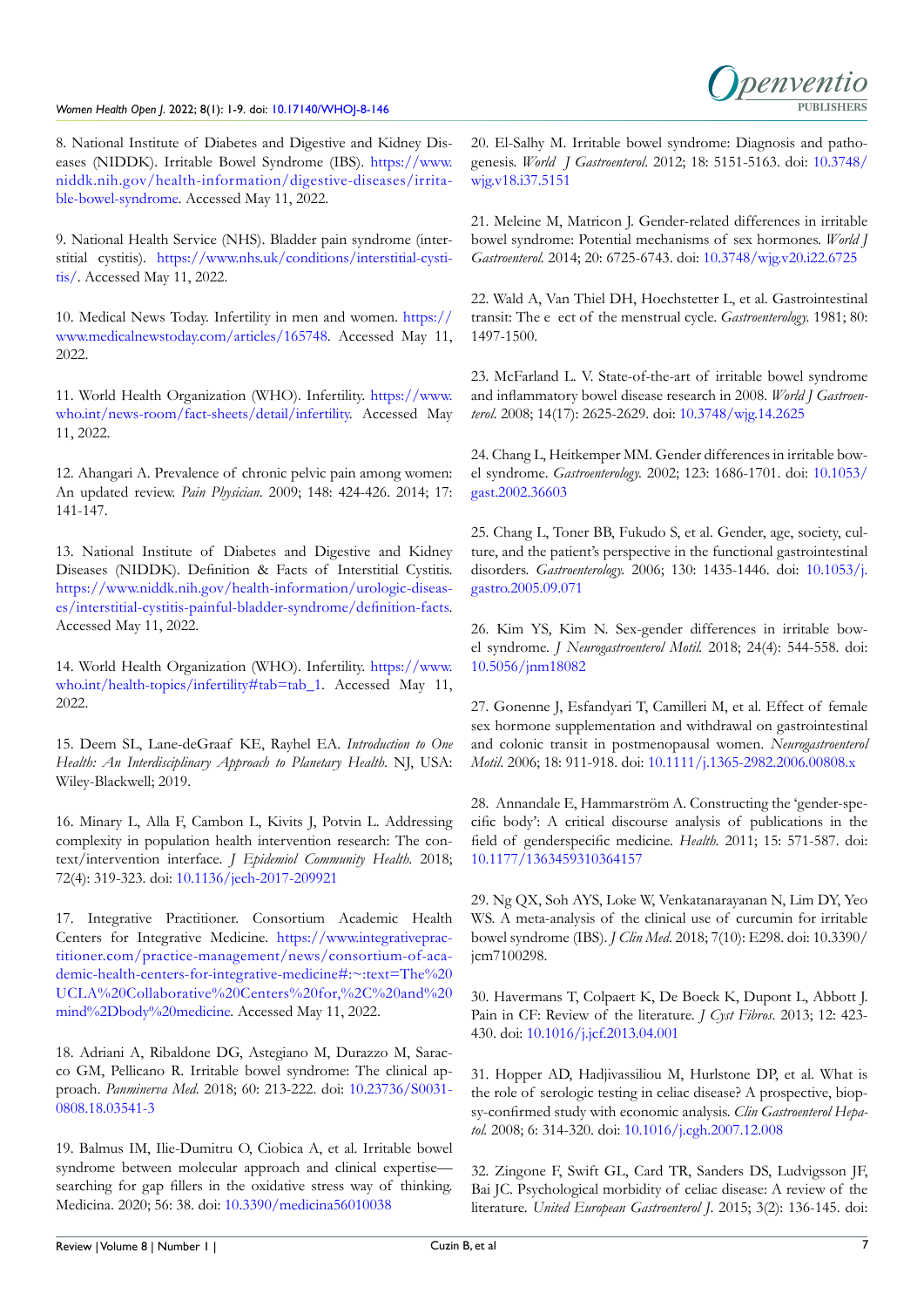

# [10.1177/2050640614560786](http://doi.org/10.1177/2050640614560786)

33. Ludvigsson JF, Lindelöf B, Zingone F, Ciacci C. Psoriasis in a nationwide cohort study of patients with celiac disease. *J Invest Dermatol*. 2011; 131(10): 2010-2016. doi: [10.1038/jid.2011.162](http://doi.org/10.1038/jid.2011.162)

<span id="page-7-0"></span>34. Huang C, Hong MK, Ding DC. A review of ovary torsion. *Ci Ji Yi Xue Za Zhi.* 2017; 29: 143-147. doi: [10.4103/tcmj.tcmj\\_55\\_17](http://doi.org/10.4103/tcmj.tcmj_55_17)

<span id="page-7-1"></span>35. Fauci AS, Braunwald E, Kasper DL, et al. *Harrison's Principles of Internal Medicine*. 17<sup>th</sup> ed. New York, USA: McGraw-Hill Medical; 2008: 1872-1885.

<span id="page-7-2"></span>36. Lusman SS, Grand R. Approach to chronic abdominal pain in cystic fibrosis. *J Cyst Fibros*. 2017; 16 Suppl 2: S24-S31. doi: [10.1016/j.jcf.2017.06.009](http://doi.org/10.1016/j.jcf.2017.06.009)

<span id="page-7-3"></span>37. Francis CY, Duffy JN, Whorwell PJ, Morris J. High prevalence of irritable bowel syndrome in patients attending urological outpatient departments. *Dig Dis Sci*. 1997; 42: 404-407. doi: [10.1023/a:1018838507545](http://doi.org/10.1023/a:1018838507545)

<span id="page-7-4"></span>38. Gujral N, Freeman HJ, Thomson ABR. Celiac disease: Prevalence, diagnosis, pathogenesis and treatment. *World J Gastroenterol.* 2012; 18(42): 6036-6059. doi: [10.3748/wjg.v18.i42.6036](http://doi.org/10.3748/wjg.v18.i42.6036)

<span id="page-7-5"></span>39. Witzeman KA. The complex intersection of pelvic pain and mental health in women. *Pract Pain Manag*. 2021; 21(3).

<span id="page-7-6"></span>40. Grundy L, Brierley SM. Cross-organ sensitization between the colon and bladder: to pee or not to pee? *Am J Physiol Gastrointest Liver Physiol*. 2018; 314(3): G301-G308. doi: [10.1152/ajpgi.00272.2017](http://doi.org/10.1152/ajpgi.00272.2017)

<span id="page-7-7"></span>41. El-Salhy, M. Irritable bowel syndrome: Diagnosis and pathogenesis. *World J Gastroenterol*. 2012; 18: 5151-5163. doi: [10.3748/](http://doi.org/10.3748/wjg.v18.i37.5151) [wjg.v18.i37.5151](http://doi.org/10.3748/wjg.v18.i37.5151)

<span id="page-7-8"></span>42. Wald A, Van Thiel DH, Hoechstetter L, et al. Gastrointestinal transit: The effect of the menstrual cycle. *Gastroenterology.* 1981; 80: 1497-1500.

43. Gonenne J, Esfandyari T, Camilleri M, et al. Effect of female sex hormone supplementation and withdrawal on gastrointestinal and colonic transit in postmenopausal women. *Neurogastroenterol Motil*. 2006; 18: 911-918. doi: [10.1111/j.1365-2982.2006.00808.x](http://doi.org/10.1111/j.1365-2982.2006.00808.x)

<span id="page-7-9"></span>44. Anton C, Ciobica A, Doroftei B, et al. A review of the complex relationship between irritable bowel syndromes and infertility. *Medicina (Kaunas)*. 2020; 56(11): 592. doi: [10.3390/medicina56110592](http://doi.org/10.3390/medicina56110592)

<span id="page-7-10"></span>45. World Health Organization (WHO). WHO Global Centre for Traditional Medicine. [https://www.who.int/initiatives/who-glob](https://www.who.int/initiatives/who-global-centre-for-traditional-medicine)[al-centre-for-traditional-medicine](https://www.who.int/initiatives/who-global-centre-for-traditional-medicine). Accessed May 11, 2022.

<span id="page-7-11"></span>46. TIME100. Americans Spend \$30 Billion a Year on Complementary Medicine. [https://time.com/4377345/americans-com](https://time.com/4377345/americans-complementary-medicine/)[plementary-medicine/](https://time.com/4377345/americans-complementary-medicine/). Accessed May 11, 2022.

<span id="page-7-12"></span>47. Nahin RL, Barnes PM, Stussman BJ, Bloom B. Costs of complementary and alternative medicine (CAM) and frequency of visits to CAM practitioners: United States, 2007. *Natl Health Stat Report*. 2009; (18): 1-14.

<span id="page-7-13"></span>48. Centers for Medicare and Medicaid Services. National Health Expenditure Data. [http://www.cms.hhs.gov/NationalHealthEx](https://www.cms.gov/research-statistics-data-and-systems/statistics-trends-and-reports/nationalhealthexpenddata?redirect=/nationalhealthexpenddata/02_nationalhealthaccountshistorical.asp#TopOfPage)[pendData/02\\_NationalHealthAccountsHistorical.asp#TopOf-](https://www.cms.gov/research-statistics-data-and-systems/statistics-trends-and-reports/nationalhealthexpenddata?redirect=/nationalhealthexpenddata/02_nationalhealthaccountshistorical.asp#TopOfPage)[Page.](https://www.cms.gov/research-statistics-data-and-systems/statistics-trends-and-reports/nationalhealthexpenddata?redirect=/nationalhealthexpenddata/02_nationalhealthaccountshistorical.asp#TopOfPage) Accessed May 11, 2022.

<span id="page-7-14"></span>49. Barnes PM, Bloom B, Nahin RL. Complementary and alternative medicine use among adults and children: United States, 2007. *Natl Health Stat Report*. 2008; (12): 1-23.

<span id="page-7-15"></span>50. Market Research. Complementary And Alternative Medicine Market Size, Share & Trends Analysis Report By Intervention (Botanicals, Mind Healing, Body Healing, External Energy, Sensory Healing), By Distribution Method, And Segment Forecasts, 2021 - 2028. [https://www.researchandmarkets.com/reports/4751788/](https://www.researchandmarkets.com/reports/4751788/global-complementary-and-alternative-medicine) [global-complementary-and-alternative-medicine](https://www.researchandmarkets.com/reports/4751788/global-complementary-and-alternative-medicine). Accessed May 11, 2022.

<span id="page-7-16"></span>51. Dossett ML, Cohen EM, Cohen J. Integrative medicine for gastrointestinal disease. *Prim Care*. 2017; 44(2): 265-280. doi: [10.1016/j.pop.2017.02.002](http://doi.org/10.1016/j.pop.2017.02.002)

52. Pang R, Ali A. The Chinese approach to complementary and alternative medicine treatment for interstitial cystitis/bladder pain syndrome. *Transl Androl Urol.* 2015; 4(6): 653-661. doi: [10.3978/j.](http://doi.org/10.3978/j.issn.2223-4683.2015.08.10) [issn.2223-4683.2015.08.10](http://doi.org/10.3978/j.issn.2223-4683.2015.08.10)

<span id="page-7-17"></span>53. Kokkotou E, Conboy LA, Ziogas DC, et al. Serum correlates of the placebo effect in irritable bowel syndrome. *Neurogastroenterol Motil.* 2010; 22(3): 285-e81. doi: [10.1111/j.1365-2982.2009.01440.x](http://doi.org/10.1111/j.1365-2982.2009.01440.x)

<span id="page-7-18"></span>54. Carmona-Sánchez R., Tostado-Fernández F. A. Prevalence of use of alternative and complementary medicine in patients with irritable bowel syndrome, functional dyspepsia and gastroesophageal reflux disease. *Revista de Gastroenterología de México.* 2005; 70(4): 393-398.

55. Magge S., Lembo A. Complementary and alternative medicine for the irritable bowel syndrome. *Gastroenterol Clin North Am*. 2011; 40(1): 245-253. doi: [10.1016/j.gtc.2010.12.005](http://doi.org/10.1016/j.gtc.2010.12.005)

<span id="page-7-19"></span>56. Harris LR, Roberts L. Treatments for irritable bowel syndrome: patients' attitudes and acceptability. *BMC Complement Altern Med*. 2008; 8(1): 65. doi: [10.1186/1472-6882-8-65](http://doi.org/10.1186/1472-6882-8-65)

<span id="page-7-20"></span>57. Kong SC, Hurlstone DP, Pocock CY, et al. The incidence of self-prescribed oral complementary and alternative medicine use by patients with gastrointestinal diseases. *J Clin Gastroenterol*. 2005; 39(2): 138-141.

<span id="page-7-21"></span>58. World Health Organization (WHO). Recent advances in medically assisted conception: Report of a WHO scientific group. 1992. <https://apps.who.int/iris/handle/10665/38679?show=full>. Accessed May 11, 2022.